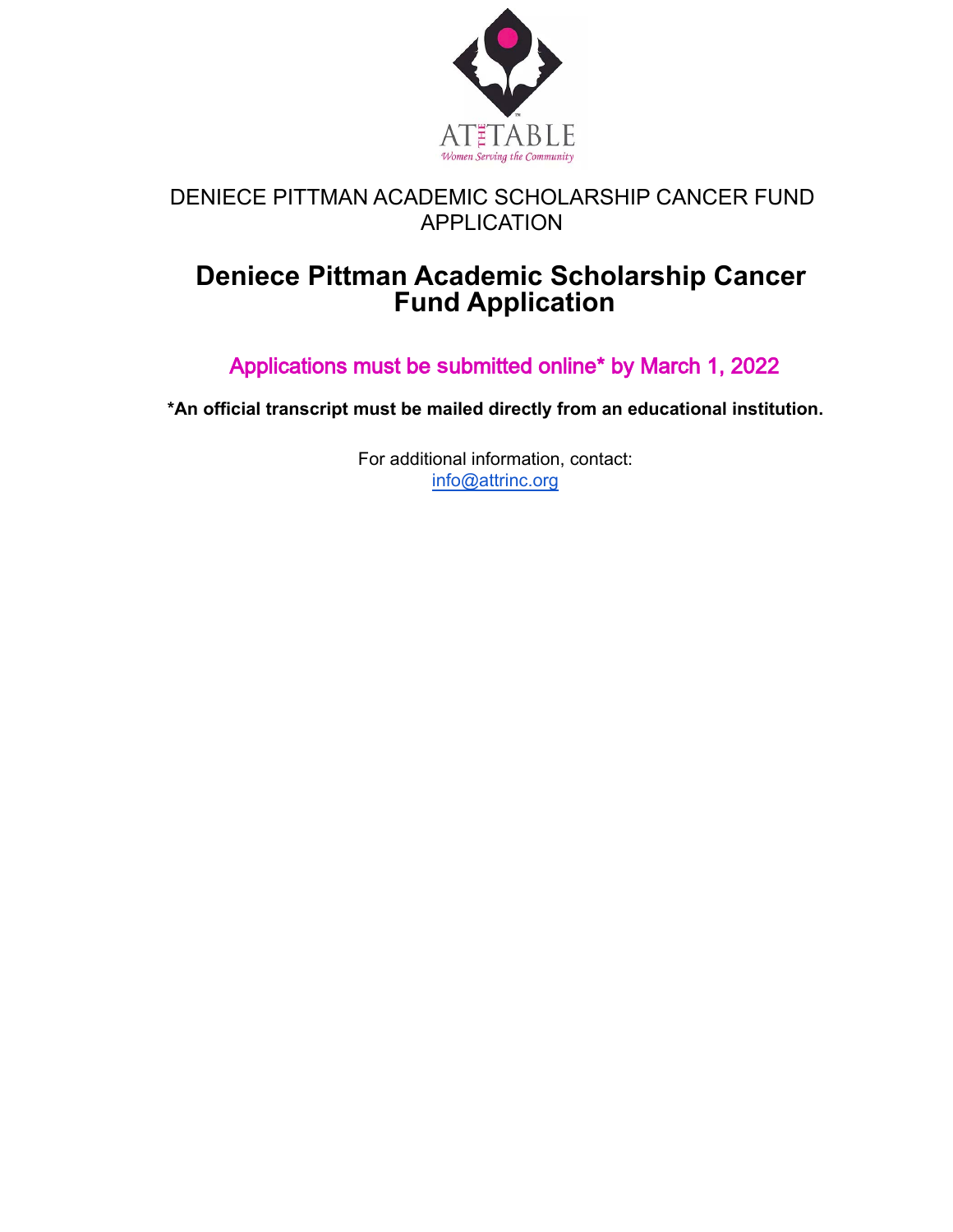

This scholarship is open to females who are permanent residents in Central Ohio, and who are:

- 1) High school seniors who have applied to an accredited college/university/technical school, or;
- 2) Young women age 26 and under attending an accredited college/university/technical school, and;
- 3) Who have cancer or have survived cancer, or;
- 4) Whose parent/guardian has cancer, has survived cancer or has passed away as a result of cancer.

Applicants are required to:

- **●** Complete the Student Profile, Academic Profile, Community Involvement Profile, and Post-Secondary Goals;
- Prepare and submit an essay addressing topics as requested. See guidelines and requirements below;
- Attach proof of enrollment into college/technical school;
- Attach a photo/headshot of yourself (a solo, formal photo of you, e.g., a school photo). (not an informal cellphone selfie);
- Submit two (2) letters of reference. Note: references from relatives will not be accepted.
- Have a minimum a 2.5 cumulative Grade Point Average on a 4.0 scale. An official high school/college/technical school transcript must be sent directly from the educational institution in a sealed envelope. \*Official transcripts must be mailed directly from the educational institution to At The Table Deniece Pittman Academic Scholarship Cancer Fund, P.O. Box 307653, Gahanna, OH, 43230.
- Sign Photo Release (or have parent/guardian sign if applicant under 18).
- Sign Attestation (or have parent/guardian sign if applicant under 18).
- Sign Agreement for Disbursement of Scholarship Funds (or have parent/guardian sign if applicant under 18).
- Have a physician provide a statement regarding your and/or your parent's/guardian's current or past cancer diagnosis.
- Submit all materials by March 1, 2022.

Applicants may be asked to:

● Participate in a phone interview with a Selection Committee representative.

#### **Scholarship recipient(s) must attend the At The Table Women's Empowerment Luncheon in 2022 (date to be announced - you will receive correspondence from At the Table Leadership).**

#### **Sorry, no exceptions.**

For additional assistance, go to FAQ (Frequently Asked Questions) section located online at ATTRINC.org/FAQ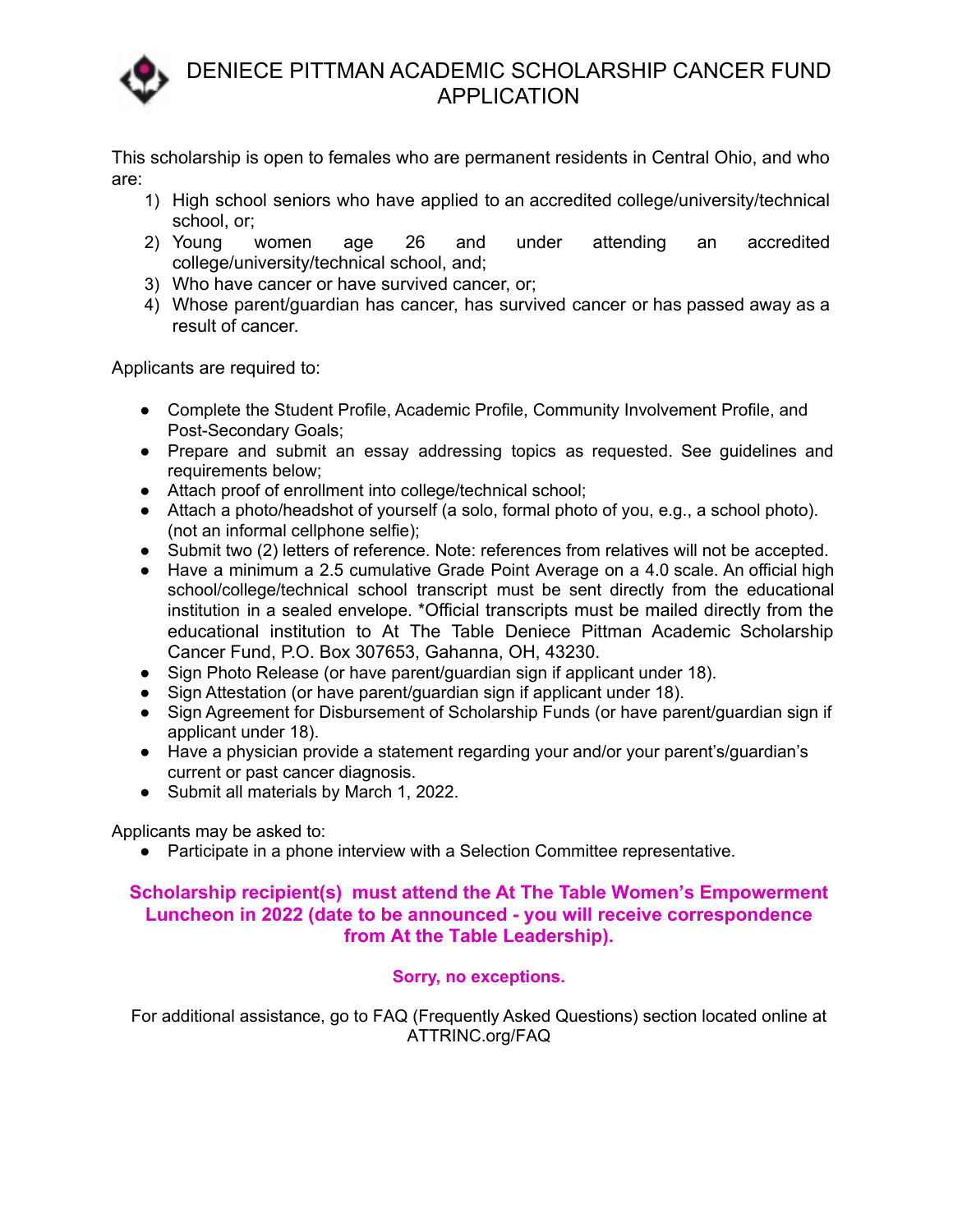#### **APPLICATION CHECKLIST**

Before submitting your application, please make sure all items listed below are included:

- 1) Completed application (Student Profile, Academic Profile, Community Involvement Profile, Post-Secondary Goals);
- 2) Essay;
- 3) Proof of enrollment into college/technical school;
- 4) Photo/headshot (a solo, formal photo of you, e.g., a school photo);
- 5) Two letters of reference (these can be included in your packet upload or they may send directly via the reference upload option online at ATTRINC.org/Scholarship
- 6) Official high school or college/technical school transcript mailed directly to At The Table in a sealed envelope from the educational institution to: At The Table Deniece Pittman Academic Scholarship Cancer Fund, P.O. Box 307653, Gahanna, OH, 43230;
- 7) Signed Photo Release Form a) Note: If you are under it must be signed by applicant and parent/guardian
- 8) Signed Attestation
	- a) Note: If you are under 18 it must be signed by applicant and parent/guardian
- 9) Signed Agreement for Disbursement of Scholarship Funds a) Note: If you are under 18 it must be signed by applicant and parent/guardian
- 10) Physician's Statement submitted in your packet upload or the physician may upload and send it directly via our document upload option located at ATTRINC.org/scholarship
	- a) Note: Physician's Release must be signed by applicant or parent/guardian (if applicant under age 18)

#### **Please note: applications that are missing any of the items noted above are incomplete and will not be considered.**

**All parts of the application for the scholarship must be uploaded\* and submitted to the At The Table Deniece Pittman Academic Scholarship Cancer Fund via attrinc.org no later than March 1, 2022. Notification of award will be made by Sunday, June 19, 2022.**

> \***Official transcripts must be mailed directly from the educational institution to At The Table Deniece Pittman Academic Scholarship**

> > **Cancer Fund, P.O. Box 307653, Gahanna, OH, 43230**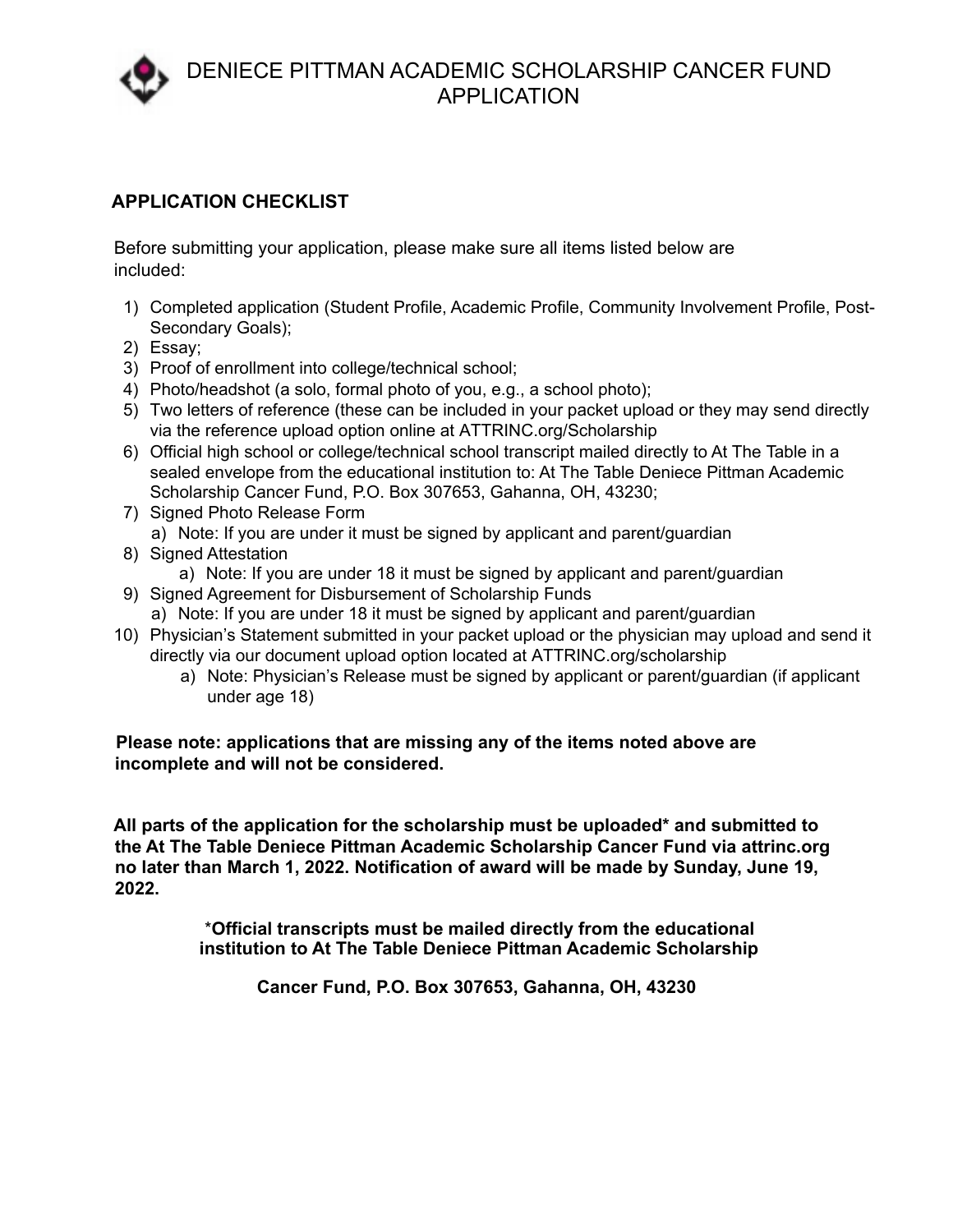

#### **SCORING OF APPLICATIONS**

The Selection Committee will score applications by the following criteria in selecting the scholarship recipient(s):

- Is the application complete?
- Does the applicant show a clear, achievable academic goal?
- Is applicant well represented in her essay?
- Are career objectives defined?
- Are grammar and spelling acceptable?
- Are goals realistic?
- Does applicant show a commitment to her studies?
- Does the applicant demonstrate community involvement or extra-curricular activities or employment?
- Are references varied and informative?
- In case of a tie, a phone interview with a Selection Committee representative may be required.

#### **IMPORTANT: Scholarship recipient(s) must attend the At The Table Women's Empowerment Luncheon on Sunday, July 10, 2022. Sorry, no exceptions.**



At The Table is a 501 (c) 3 community organization of seven (7) Executive Board Members that work to implement programs and activities that reach the goals and missions of the organization. We envision a world where women and girls are whole in Mind, Spirit and Body, and where she knows all things are possible! Our mission is to motivate and inspire women and girls in our local community to reach their full potential by addressing social issues through awareness, well-being, mentoring and educational resources.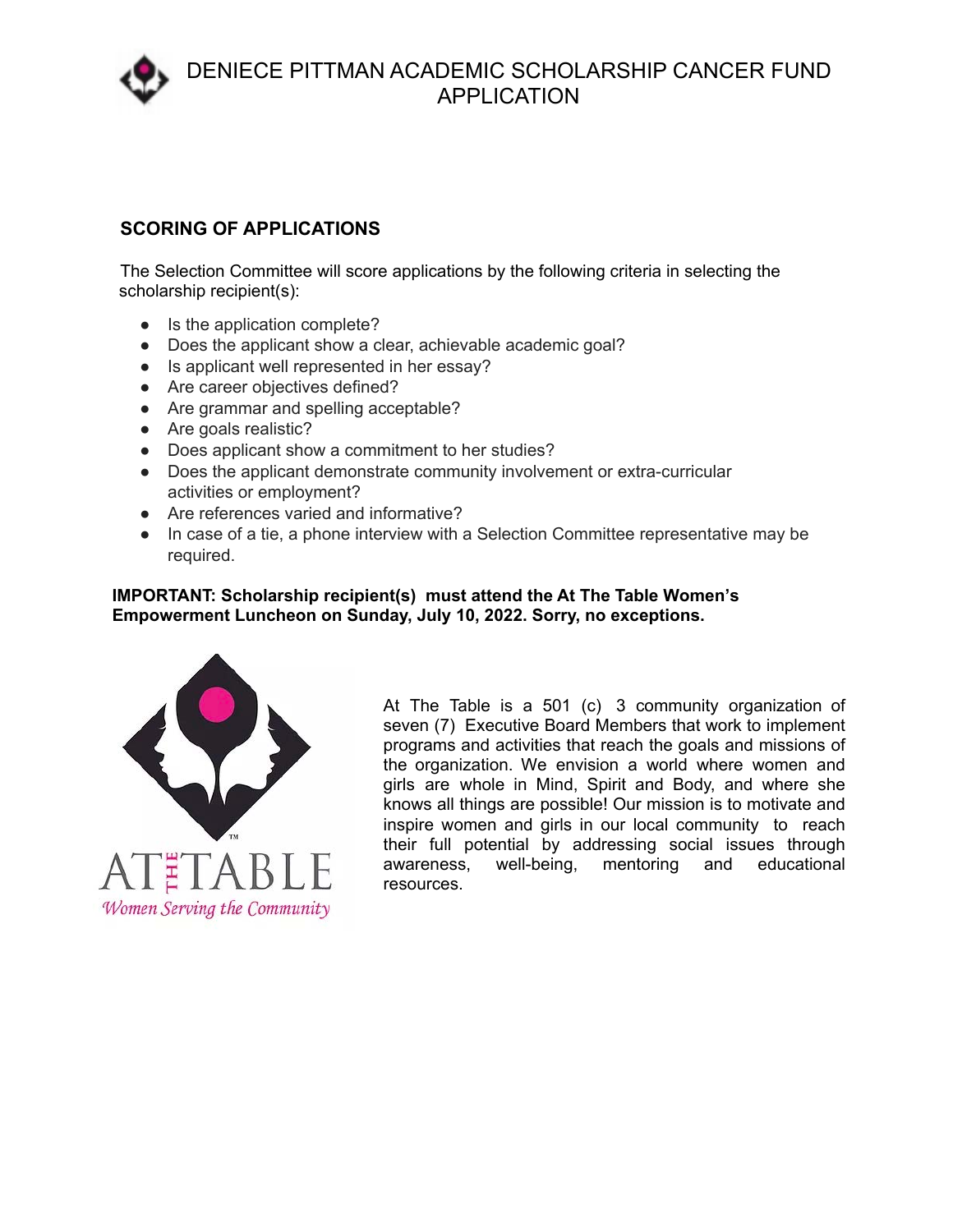Please complete the following 4 sections.

| 1) STUDENT PROFILE:                                                                                                                   |                  |
|---------------------------------------------------------------------------------------------------------------------------------------|------------------|
|                                                                                                                                       |                  |
|                                                                                                                                       |                  |
|                                                                                                                                       |                  |
|                                                                                                                                       |                  |
| Age: __________ Cell number: ________________________                                                                                 |                  |
| How did you hear about this scholarship? (circle one): Counselor Online Search<br>Healthcare Provider Community Organization/Sorority | Church<br>Friend |
|                                                                                                                                       |                  |
| Parent/Guardian Address (if different from above)_______________________________                                                      |                  |
| Parent/Guardian Phone (if different from above)_________________________________                                                      |                  |
| 2) ACADEMIC PROFILE:                                                                                                                  |                  |
| Name of High School / College / Technical Institution                                                                                 |                  |
| <b>Address</b>                                                                                                                        |                  |

City/State/Zip \_\_\_\_\_\_\_\_\_\_\_\_\_\_\_\_\_\_\_\_\_\_\_\_\_\_\_\_\_\_\_\_\_\_\_\_\_\_\_\_\_\_\_\_\_\_\_\_\_\_\_\_\_\_\_\_\_\_\_\_\_\_\_\_\_

Phone \_\_\_\_\_\_\_\_\_\_\_\_\_\_\_\_\_\_\_\_\_\_\_\_\_\_\_\_\_\_\_

Cumulative Grade Point Average (on a 4.0 scale) \_\_\_\_\_\_\_\_\_\_ \*Educational institution must mail a sealed copy of the official transcript to At The Table Deniece Pittman Academic Scholarship Cancer Fund, P.O. Box 307653, Gahanna, OH, 43230.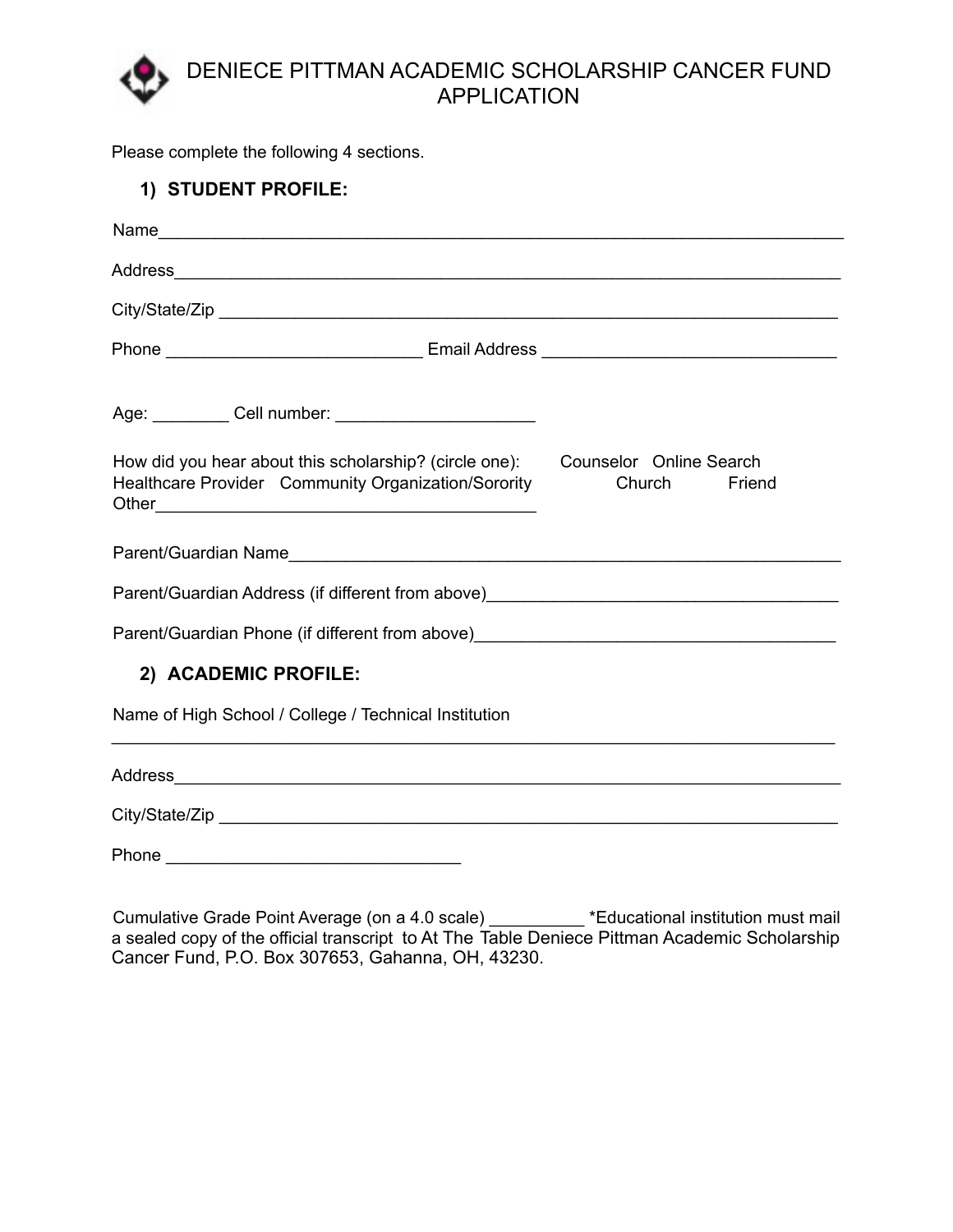

#### 3) **COMMUNITY INVOLVEMENT PROFILE:**

List any activities (e.g., clubs, church, organizations, sports, employment) in which you have been involved and any leadership roles held. Include dates of involvement. You may upload/attach a separate sheet if more space is needed.

| <b>ORGANIZATION</b> | <b>ACTIVITY</b>                                         | DATES OF INVOLVEMENT |
|---------------------|---------------------------------------------------------|----------------------|
|                     |                                                         |                      |
|                     |                                                         |                      |
|                     |                                                         |                      |
|                     |                                                         |                      |
|                     |                                                         |                      |
|                     | Recognition (e.g., academic, church, community, sports) |                      |

\_\_\_\_\_\_\_\_\_\_\_\_\_\_\_\_\_\_\_\_\_\_\_\_\_\_\_\_\_\_\_\_\_\_\_\_\_\_\_\_\_\_\_\_\_\_\_\_\_\_\_\_\_\_\_\_\_\_\_\_\_\_\_\_\_\_\_\_\_\_\_\_\_\_\_\_ \_\_\_\_\_\_\_\_\_\_\_\_\_\_\_\_\_\_\_\_\_\_\_\_\_\_\_\_\_\_\_\_\_\_\_\_\_\_\_\_\_\_\_\_\_\_\_\_\_\_\_\_\_\_\_\_\_\_\_\_\_\_\_\_\_\_\_\_\_\_\_\_\_\_\_\_

#### **4) POST-SECONDARY (COLLEGE/TECHNICAL TRAINING) GOALS:**

Please list in order of preference the top four colleges/technical schools to which you have applied or plan to apply. For current college / technical school students, please list the school you are attending.

| 4. |  |
|----|--|

\_\_\_\_\_\_\_\_\_\_\_\_\_\_\_\_\_\_\_\_\_\_\_\_\_\_\_\_\_\_\_\_\_\_\_\_\_\_\_\_\_\_\_\_\_\_\_\_\_\_\_\_\_\_\_\_\_\_\_\_\_\_\_\_\_\_\_\_\_\_\_\_\_\_\_\_

\_\_\_\_\_\_\_\_\_\_\_\_\_\_\_\_\_\_\_\_\_\_\_\_\_\_\_\_\_\_\_\_\_\_\_\_\_\_\_\_\_\_\_\_\_\_\_\_\_\_\_\_\_\_\_\_\_\_\_\_\_\_\_\_\_\_\_\_\_\_\_\_\_\_\_\_

What course of study or trade do you plan to pursue?

What career or trade do you plan to pursue?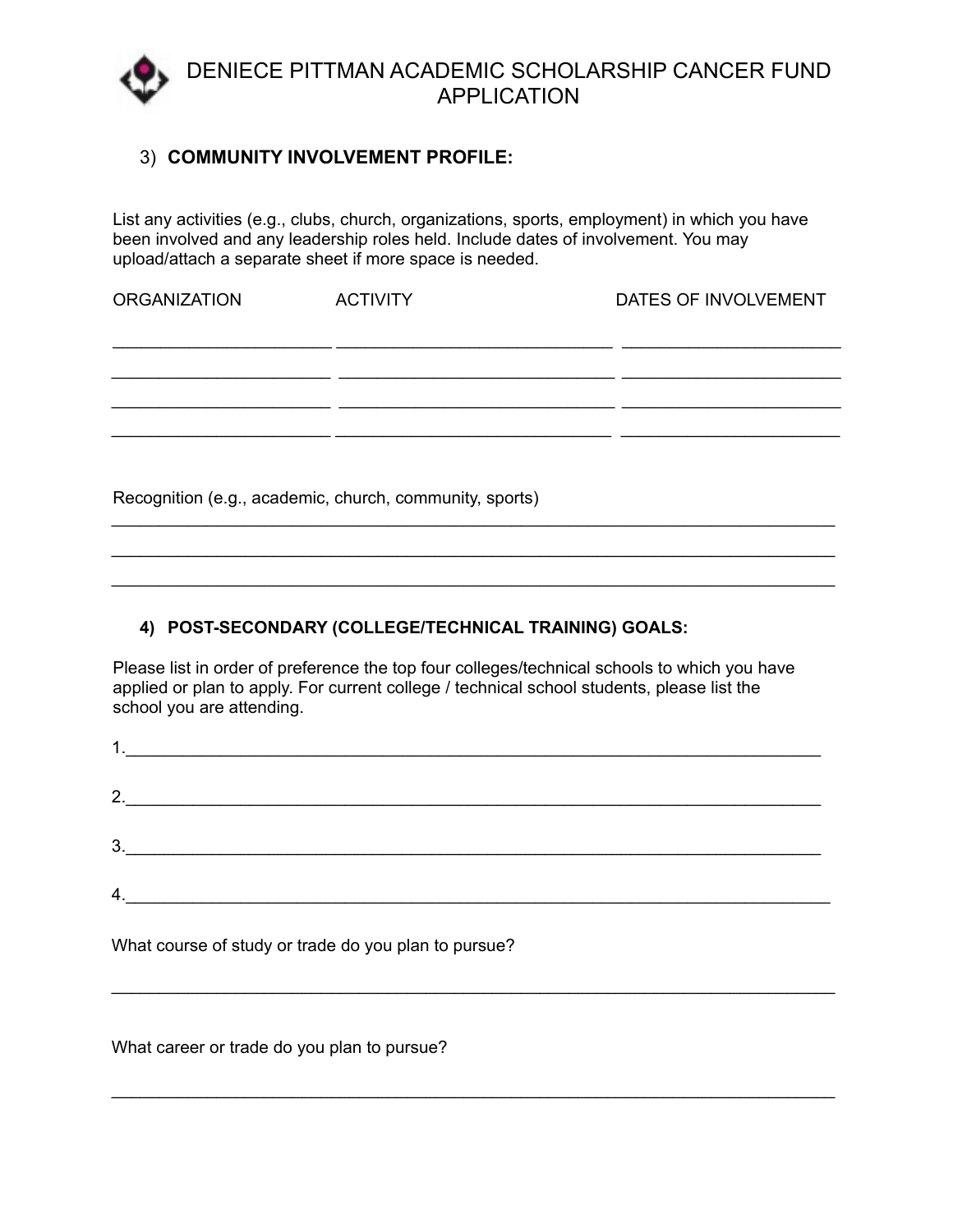

#### **ESSAY GUIDELINES AND REQUIREMENTS**

Applicants must prepare and submit an essay regarding the following:

- 1) How has my experience with cancer impacted my life values and academic / career goals?
- 2) What have I learned about myself as a result of this?
- 3) Please share any career objectives, plans, personal goals, academic, or personal qualities you believe will help the Selection Committee make a favorable decision regarding your application.

The essay must be:

- At least 500 words
- 3 page maximum
- Double-spaced
- 12 point Times New Roman font
- Include your name in the upper right-hand corner of each page
- Have a one-inch margin on all sides
- Consist of original, unique content. No plagiarism or copyright infringement will be accepted.

#### **REFERENCE LETTERS**

Applicants must ask two non-relatives to submit letters of reference (e.g., high school teacher, guidance counselor, professor/instructor, pastor/clergy member, community leader, etc.).

These letters must include the following:

- Name and email address of person providing reference letter
- Relationship to applicant
- How long reference has known applicant
- Information regarding why applicant should receive the scholarship award

**PUBLICITY RELEASE:** By applying (and signing below) for the At The Table, Deniece Pittman Scholarship, you agree to your image (photos, videos, and voice) to be shared in fundraising efforts, website, social media, or other media outlets. *(If you are under 18, parent's signature is required below)*

\_\_\_\_\_\_\_\_\_\_\_\_\_\_\_\_\_\_\_\_\_\_\_\_\_\_\_\_\_\_\_\_\_\_\_\_\_\_\_\_\_\_\_\_\_\_\_\_\_\_\_\_\_\_\_\_\_\_\_\_\_\_\_\_\_\_\_\_\_\_\_\_\_\_\_

\_\_\_\_\_\_\_\_\_\_\_\_\_\_\_\_\_\_\_\_\_\_\_\_\_\_\_\_\_\_\_\_\_\_\_\_\_\_\_\_\_\_\_\_\_\_\_\_\_\_\_\_\_\_\_\_\_\_\_\_\_\_\_\_\_\_\_\_\_\_\_

Applicant Signature **Date** Date of **Date** Date of *Date* Date of *Date* Date of *Date* Date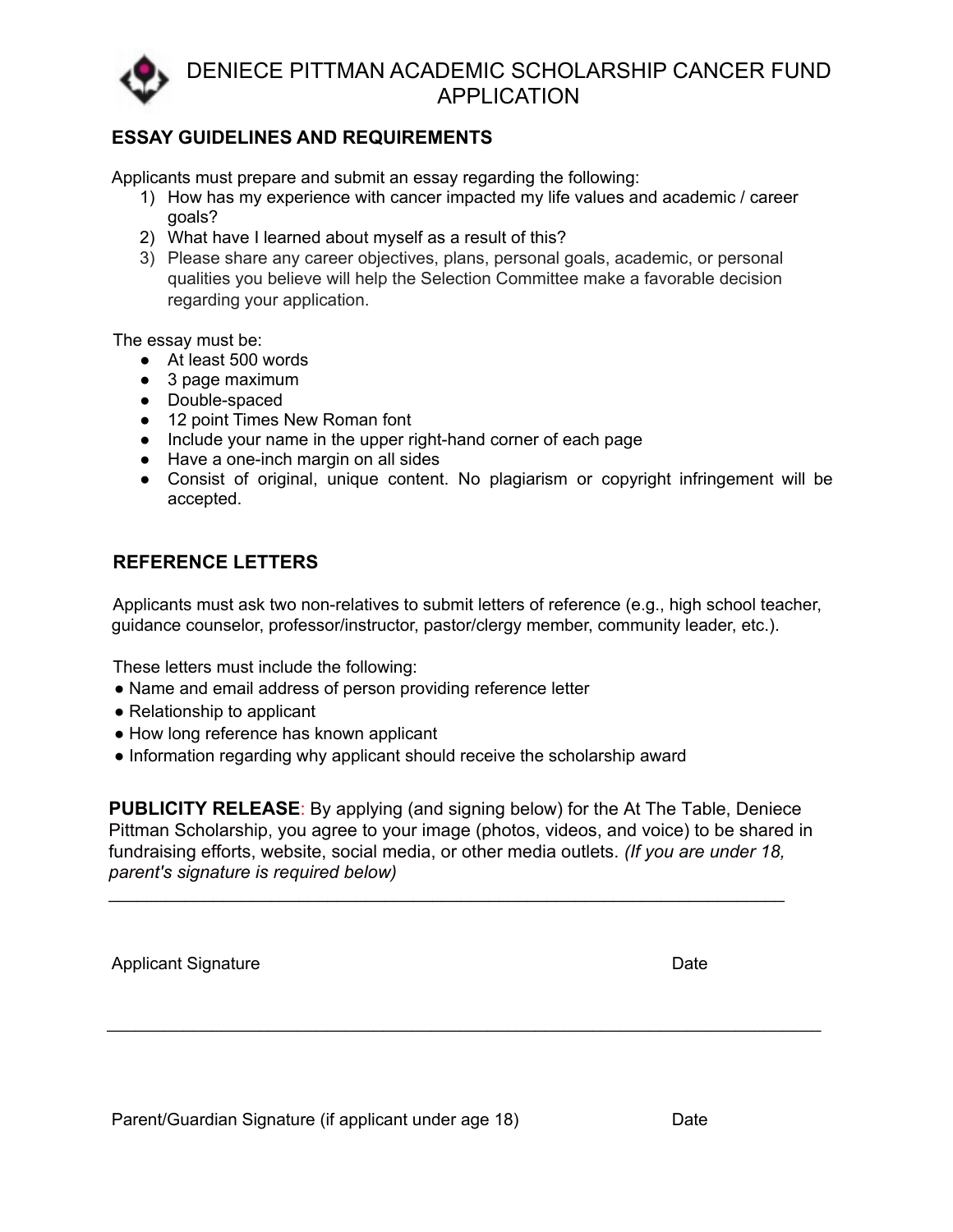#### **ATTESTATION:**

All of the information provided in this application is true, and correct to the best of my knowledge.

Applicant Signature Date

\_\_\_\_\_\_\_\_\_\_\_\_\_\_\_\_\_\_\_\_\_\_\_\_\_\_\_\_\_\_\_\_\_\_\_\_\_\_\_\_\_\_\_\_\_\_\_\_\_\_\_\_\_\_\_\_\_\_\_\_\_\_\_\_\_\_\_\_\_\_\_\_\_\_\_ Parent/Guardian Signature (if applicant under age 18) Date

\_\_\_\_\_\_\_\_\_\_\_\_\_\_\_\_\_\_\_\_\_\_\_\_\_\_\_\_\_\_\_\_\_\_\_\_\_\_\_\_\_\_\_\_\_\_\_\_\_\_\_\_\_\_\_\_\_\_\_\_\_\_\_\_\_\_\_\_\_\_\_\_\_\_\_

#### **AGREEMENT FOR DISBURSEMENT OF ACADEMIC SCHOLARSHIP CANCER FUNDS**

Scholarship Awards must be disbursed to the academic institution in 2022 or the award will be forfeited. No exceptions.

At The Table will forward these funds, in a lump sum payment, to the educational institution identified by the scholarship recipient, upon receipt of the Enrollment Verification Form in one of two ways:

1. Placed in the student's account with the Financial Aid Office and/or Student Affairs Office 2. Placed in a recognized university/college bookstore account in the student's name.

I recognize and accept these conditions for the disbursement of any scholarship award that I (or my daughter/ward if applicant under 18) may receive.

| <b>Applicant Signature</b>                                        | Date |  |
|-------------------------------------------------------------------|------|--|
| 그는 그는 그는 그만 없는 그는 그만 없다. 그는 그만 그만 없다.<br>$\overline{\phantom{a}}$ | .    |  |

Parent/Guardian Signature (if applicant under 18) Date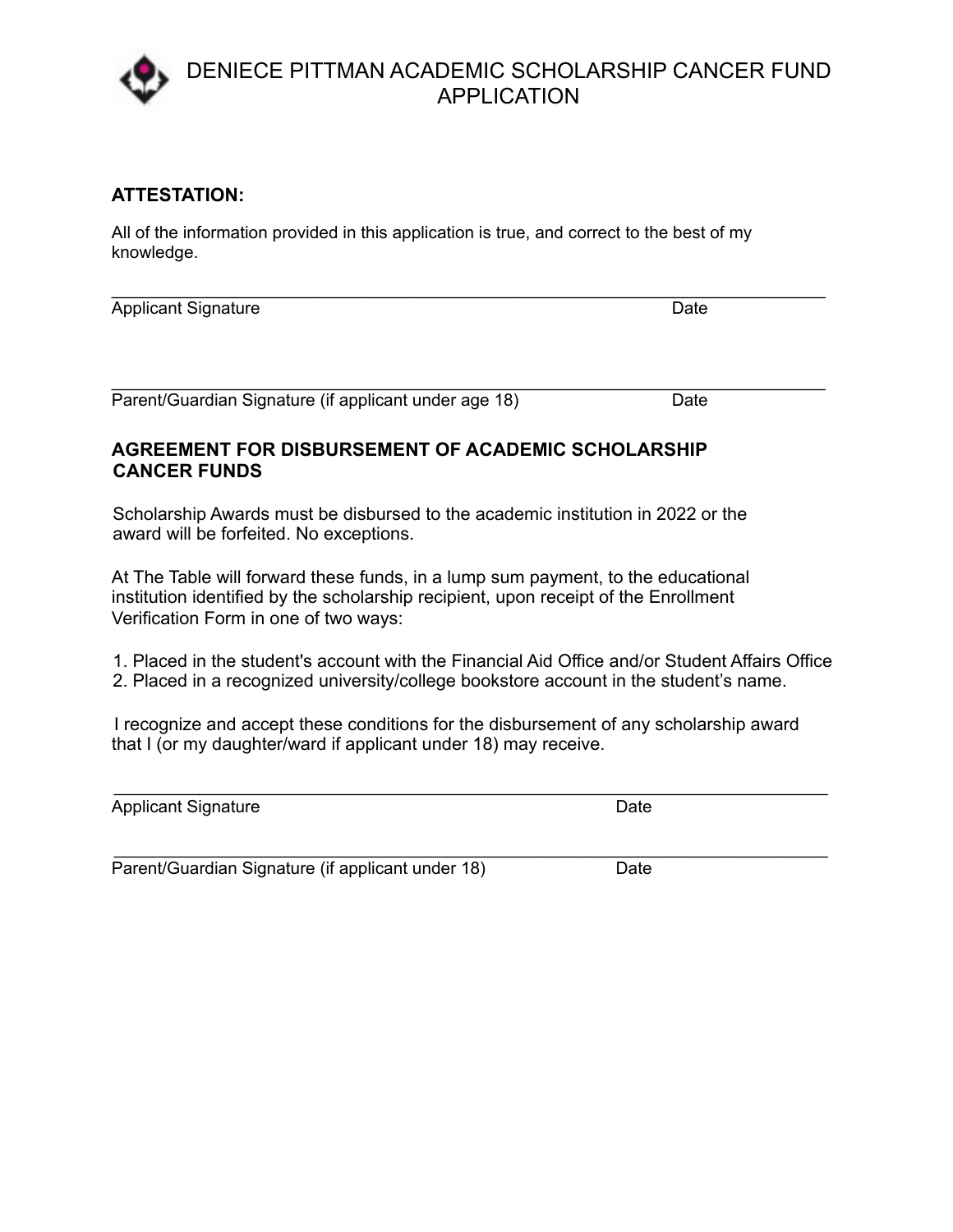

# 2022 DENIECE PITTMAN SCHOLARSHIP FUND MEDICAL RELEASE FORMS

THE FOLLOWING FORMS MUST BE PRINTED, SIGNED, AND VERIFIED BY YOUR PHYSICIAN(S) AND THEN SUBMITTED AT ATTRINC.ORG/SCHOLARSHIP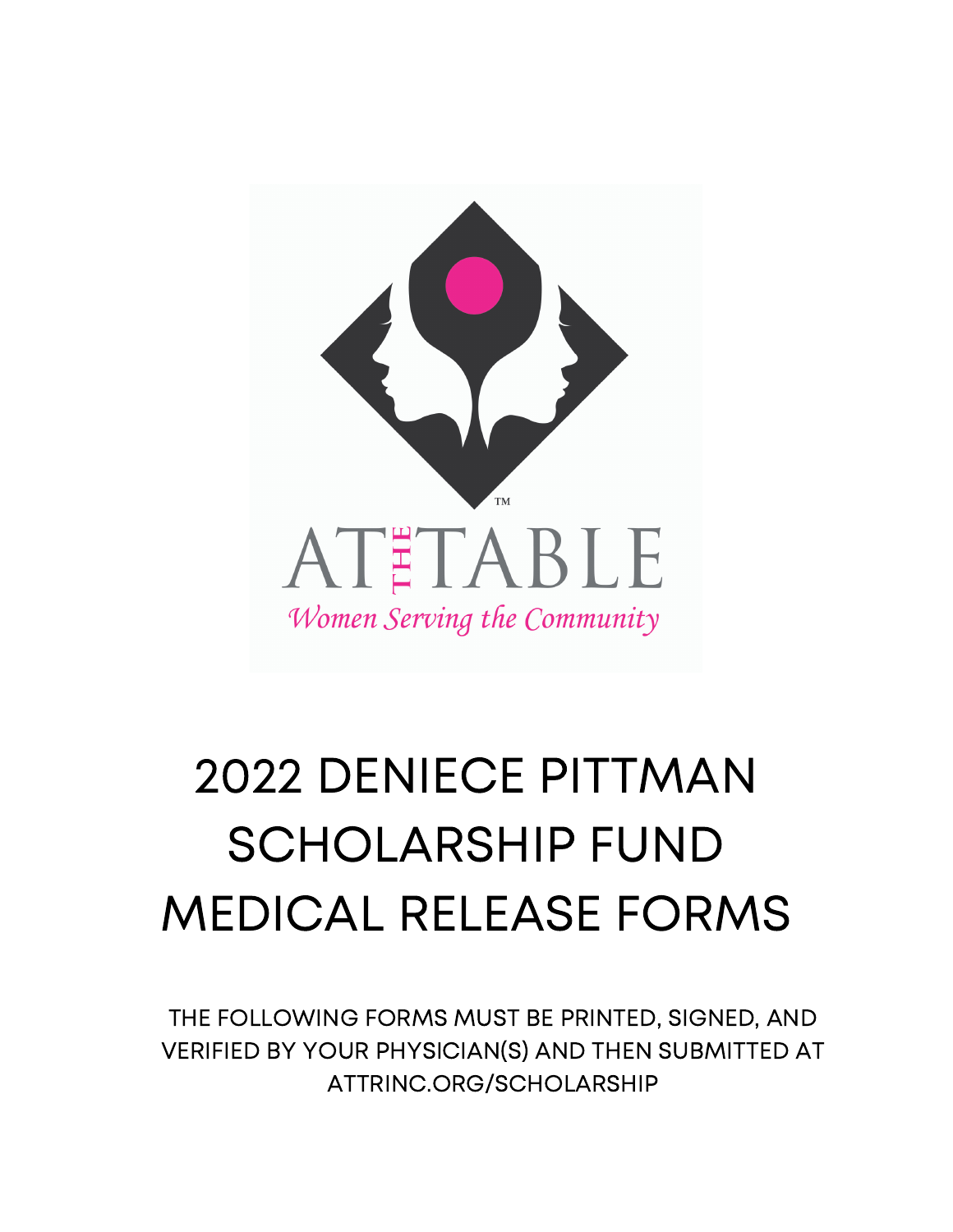

#### **At The Table Deniece Pittman Scholarship Fund RELEASE OF MEDICAL INFORMATION FORM (**FOR A MINOR UNDER 18 YEARS OF AGE)

|                                                                                                                                                                                                                                                                                                                   | Last Name (Print)                                  |  |
|-------------------------------------------------------------------------------------------------------------------------------------------------------------------------------------------------------------------------------------------------------------------------------------------------------------------|----------------------------------------------------|--|
|                                                                                                                                                                                                                                                                                                                   | First Name (Print) Last Name (Print) Date of Birth |  |
| authorize the physician listed below to release the following information concerning<br>her to the AT The Table organization: Confirmation that she has been diagnosed<br>with some type of cancer and that at least one of the following apply, she is currently<br>in treatment or she has completed treatment. |                                                    |  |
| <b>Please Print:</b>                                                                                                                                                                                                                                                                                              |                                                    |  |
|                                                                                                                                                                                                                                                                                                                   |                                                    |  |
|                                                                                                                                                                                                                                                                                                                   |                                                    |  |
|                                                                                                                                                                                                                                                                                                                   |                                                    |  |
| Parent/Guardian Signature                                                                                                                                                                                                                                                                                         | Date                                               |  |

Confidentiality Statement: At The Table will only use this information for the purpose of the Deniece Pittman Academic Scholarship cancer fund application process. This authorization will expire one year from date of authorizing signature.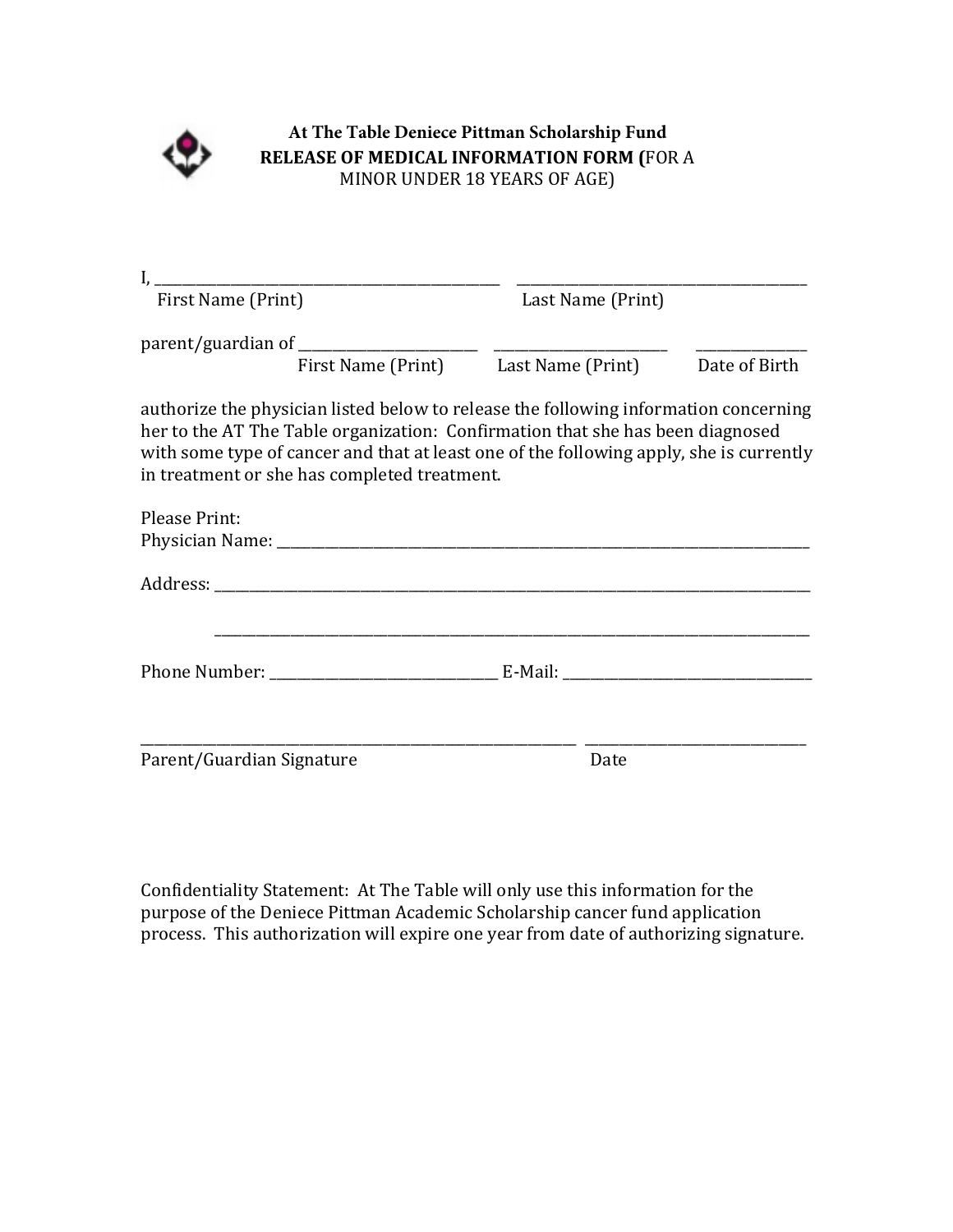

**At The Table Deniece Pittman Scholarship Fund**

#### **PHYSICIAN VERIFICATION FORM**

#### **Patient's information:**

| <b>First Name</b> | Last Name | Date of birth |
|-------------------|-----------|---------------|

As the physician for the above named patient, I confirm that she/he:

Please check all that apply:

- 1. Has been diagnosed with some type of cancer \_\_\_\_\_
- 2. Is currently in treatment \_\_\_\_\_\_
- 3. Has completed treatment \_\_\_\_\_

\_\_\_\_\_\_\_\_\_\_\_\_\_\_\_\_\_\_\_\_\_\_\_\_\_\_\_\_\_\_\_\_\_\_\_\_\_\_\_\_\_\_\_\_\_\_\_\_\_\_\_\_\_\_\_\_\_\_\_\_\_\_\_\_\_\_\_\_\_\_\_\_\_\_

4. Died from cancer \_\_\_\_\_

Physician Name (Please Print)

Physician Signature **Date Date** *Date* 

**\*Please make sure to submit this completed verification online at ATTRINC.org/Scholarship. All documents are due by March 1, 2022**

\_\_\_\_\_\_\_\_\_\_\_\_\_\_\_\_\_\_\_\_\_\_\_\_\_\_\_\_\_\_\_\_\_\_\_\_\_\_\_\_\_\_\_\_\_\_\_\_\_\_\_\_\_\_\_\_\_\_\_\_\_\_\_\_\_\_\_\_\_\_\_\_\_\_ \_\_\_\_\_\_\_\_\_\_\_\_\_\_\_\_\_\_\_\_\_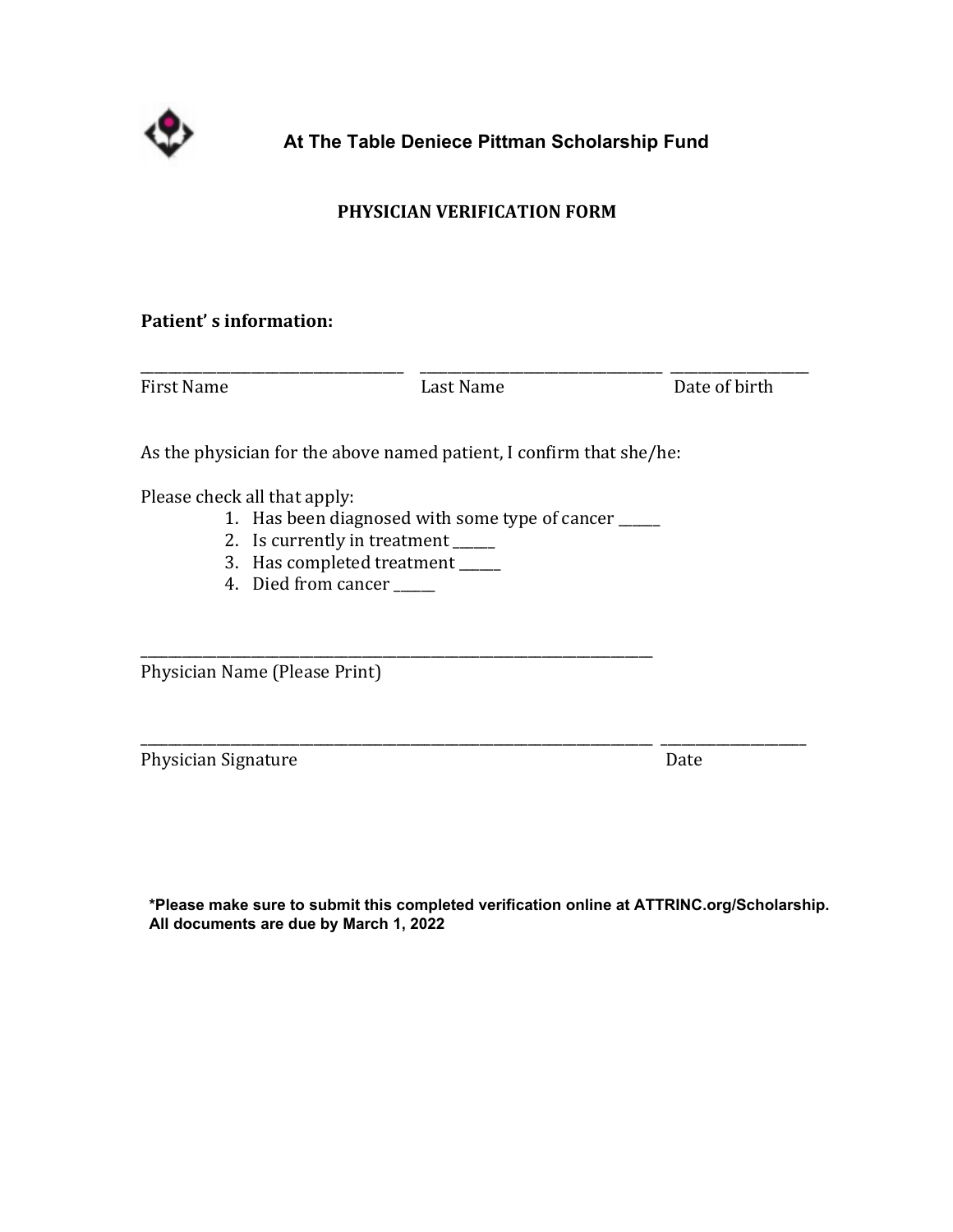

#### **At The Table Deniece Pittman Scholarship Fund**

## **RELEASE OF MEDICAL INFORMATION FORM**

(FOR DECEASED PARENT/GUARDIAN)

|                              |  | First Name (Print) Last Name (Print) |                                                                                                                                                                         |
|------------------------------|--|--------------------------------------|-------------------------------------------------------------------------------------------------------------------------------------------------------------------------|
|                              |  |                                      |                                                                                                                                                                         |
|                              |  |                                      |                                                                                                                                                                         |
| cancer and died from cancer. |  |                                      | authorize the physician listed below to release the following information to the At<br>The Table organization: Confirmation that she/he was diagnosed with some type of |
| Please print:                |  |                                      |                                                                                                                                                                         |
|                              |  |                                      |                                                                                                                                                                         |
|                              |  |                                      |                                                                                                                                                                         |
| <b>Authorizing Signature</b> |  | Date                                 |                                                                                                                                                                         |

Confidentiality Statement: At The Table will only use this information for the purpose of the Deniece Pittman Academic Scholarship cancer fund application process. This authorization will expire one year from date of authorizing signature.